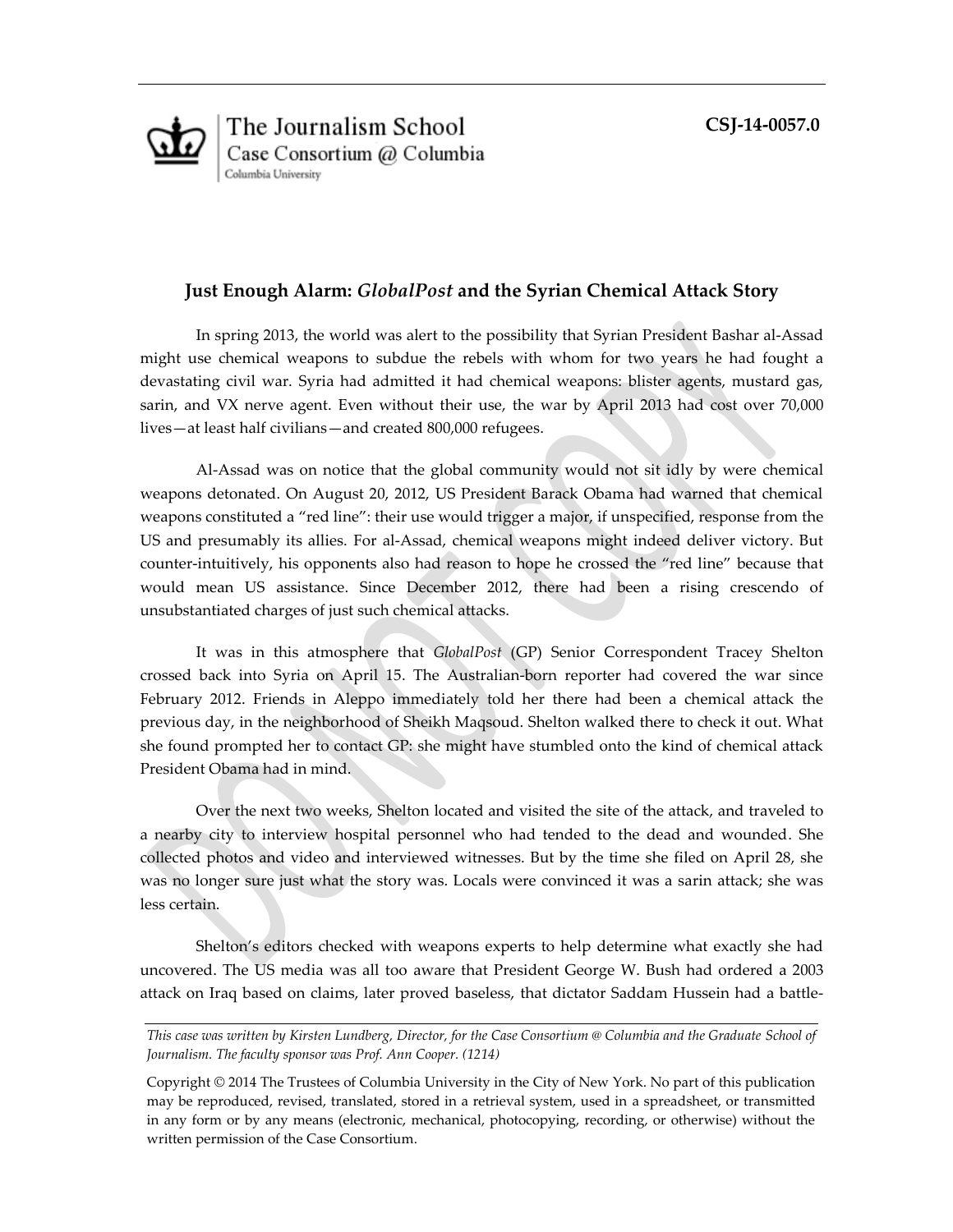ready arsenal of biological and chemical weapons. Critics had subsequently pointed to the failure of the press to challenge the government's assertions. In 2013, GP's editors were mindful of Obama's "red line" and the potential consequences of a news report that declared it crossed.

By Tuesday, April 30, the GP editors were convinced that Sheikh Maqsoud had not suffered a sarin attack. But it had experienced an attack with a chemical; several people had died and others were severely affected by it. *GlobalPost* was still new, in business only since October 2008 and resolved to build a reputation for credibility. How could it convey simultaneously what Shelton had discovered, what the locals had experienced, and what the experts had concluded? How should it report on a chemical attack that had not been the worst-case scenario?

#### *GlobalPost***—a new entry**

*GlobalPost* was born as a response to the shuttering of overseas bureaus by major US news organizations. The Internet had cut into traditional revenue streams and many news outlets had been obliged to close some or all of their foreign operations. Philip S. Balboni had recently stepped down as president of the Boston-based cable news channel he founded, New England Cable News. Charles Sennott was a longtime foreign correspondent for the *Boston Globe*. Together, they conceived of *GlobalPost*, an online-only international news company, to fill the gap.

Balboni and Sennott set up shop in April 2008 in a renovated waterfront building in Boston. Balboni was president and CEO; Sennott vice president and executive editor. The website went live on January 12, 2009. *GlobalPost*'s goal, as the mission statement put it, was "to help fill the enormous void that has grown up in coverage of the world by US news organizations. More than ever before in history, we need knowledge of other countries and of the global forces that are impacting our economy, our environment, and our very security."<sup>1</sup> It pledged to maintain traditional US standards of journalistic impartiality, and that its reports would be "fair, intelligent, comprehensive and free of partisanship." It continued:

> *GlobalPost* follows no political line. We encourage our correspondents to write with a strong voice and to work hard to unearth facts. But we leave opinion on the opinion pages.

Over time, Sennott built a team of Boston-based editors (eventually 10-12) and more than 70 correspondents in 50 countries. At first, *GlobalPost* used freelancers. But the freelancer model proved difficult: there was high turnover, which meant limited opportunity to build relationships with contributors; and editors could not easily assess the trustworthiness of submitted articles. The pay scale was low: about \$250 per article. Typically, GP paid a freelancer \$1,000 a month for four stories, but it was not a retainer: if s/he filed only three, the payment would be \$750. No freelancer contributed principally to GP because that was not enough income to live on.

<sup>1</sup> See: http://www.globalpost.com/mission/mission-statement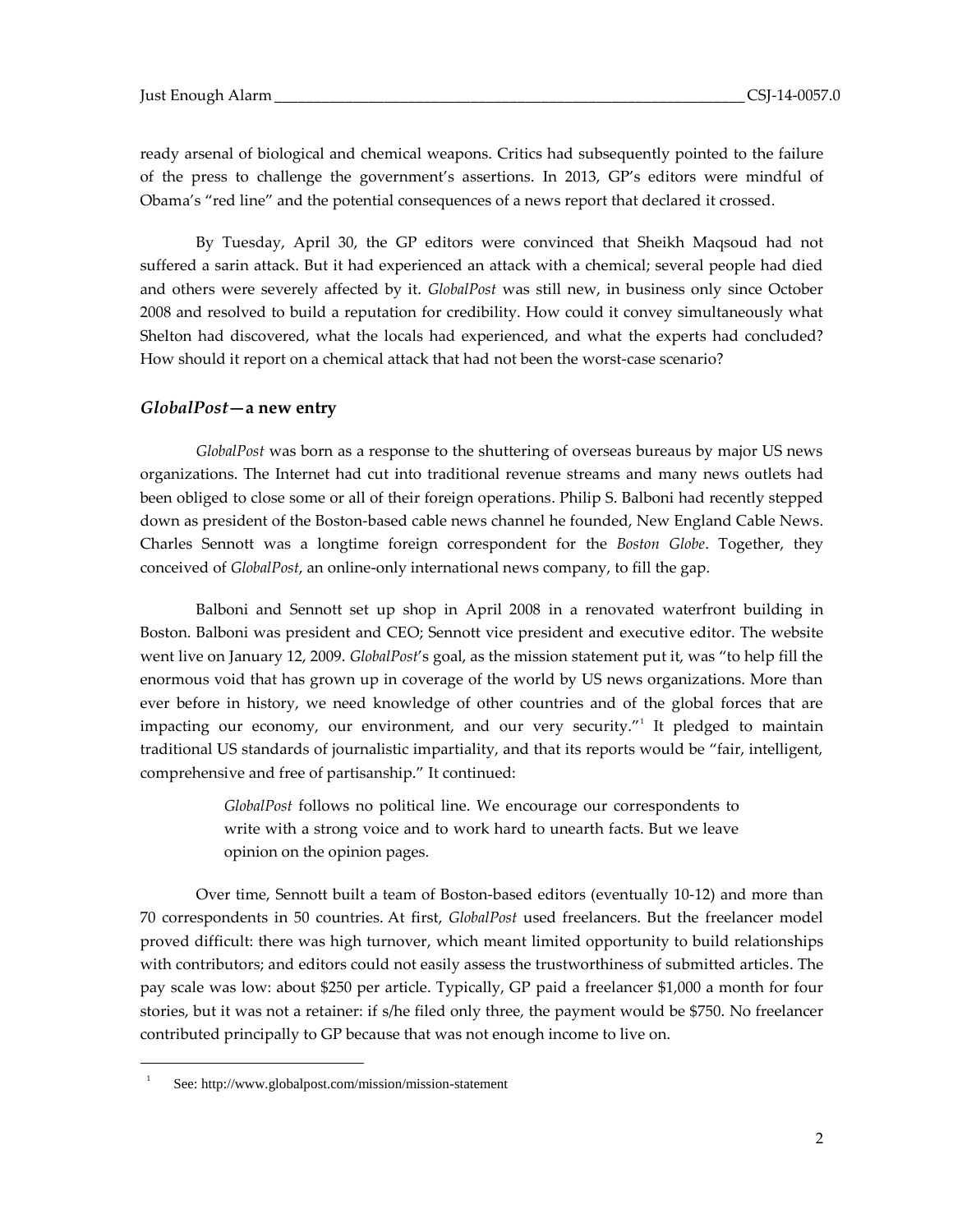So in 2010, GP modified its approach. As a first step, it increased the per-story fee. It also designated seven contributors as "senior correspondent."<sup>2</sup> Those individuals filed principally for GP, and were paid on average \$50,000 a year. By early 2013, GP had 13 senior contributors around the world, and about 50 so-called "network correspondents." It still accepted contributions on a limited basis from some 100-120 freelancers a month. The writers reported to five geographic desks: Middle East, Africa, Asia-Pacific, the Americas, and Europe. Story categories were business, politics, culture, the environment and war.

The editorial management structure was notably flat.<sup>3</sup> Thomas Mucha was hired in October 2008 as managing editor. In November 2010, he was promoted to editor (assuming Sennott's daily editorial responsibilities). With a background in international business economics, Mucha had worked in television as well as at magazines before joining GP. There was also a managing editor, a video producer, an editor for each regional desk, and a couple of deputy editors. The regional editors were the point of contact for reporters in the field. But the newsroom was small and editors sat near one another. All could—and did—confer easily with the group. "For quality control, we try to put as many eyeballs on [copy] as possible," says Mucha. "It's a very inclusive environment here, a roll-up-your-sleeves kind of place."<sup>4</sup>

On the business side, GP's website traffic grew steadily: in 2011, it attracted more than 20 million unique visitors, double the number in 2010; by 2012, that number was nearing 3 million a month, or 36 million a year.<sup>5</sup> Its revenue—which the privately held company kept confidential came from advertisements on the website, subscriptions, and syndicated products. It formed affiliate relationships with traditional news organizations, from CBS News to the PBS NewsHour and NPR. It also provided content to US and international newspapers and magazines.

*Conflict*. To send a GP reporter into a conflict situation required sign-off by several individuals. Usually, the correspondent proposed a reporting trip to the regional editor. That editor would take it to the managing editor, who would discuss it with Mucha or even with Balboni. "It could go to five people," comments Mucha.

GP provided hazard training to those reporting from war zones. They were also given protective gear as needed, from flak jackets to gas masks. GP also required that the reporters on assignment in conflict areas check in regularly—usually twice a day. This could mean a phone call, email or text. GP also made it a policy not to accept stories from unknown writers in conflict zones because it it realized it had created a perverse incentive for reporters to go into danger. Explains

<sup>2</sup> The seven were based in Afghanistan, Russia, India, Brazil, China, Kenya and Thailand.

<sup>3</sup> See Appendix 1 for an editorial list.

<sup>4</sup> Author's telephone interview with Thomas Mucha on October 15, 2014. All further quotes from Mucha, unless otherwise attributed, are from this interview.

<sup>5</sup> Ken Doctor, "The newsonomics of big and little, from NBC News and GlobalPost to Thunderdome," *Nieman Lab*, August 29, 2013. See: http://www.niemanlab.org/2013/08/the-newsonomics-of-big-and-little-from-nbc-news-andglobalpost-to-thunderdome/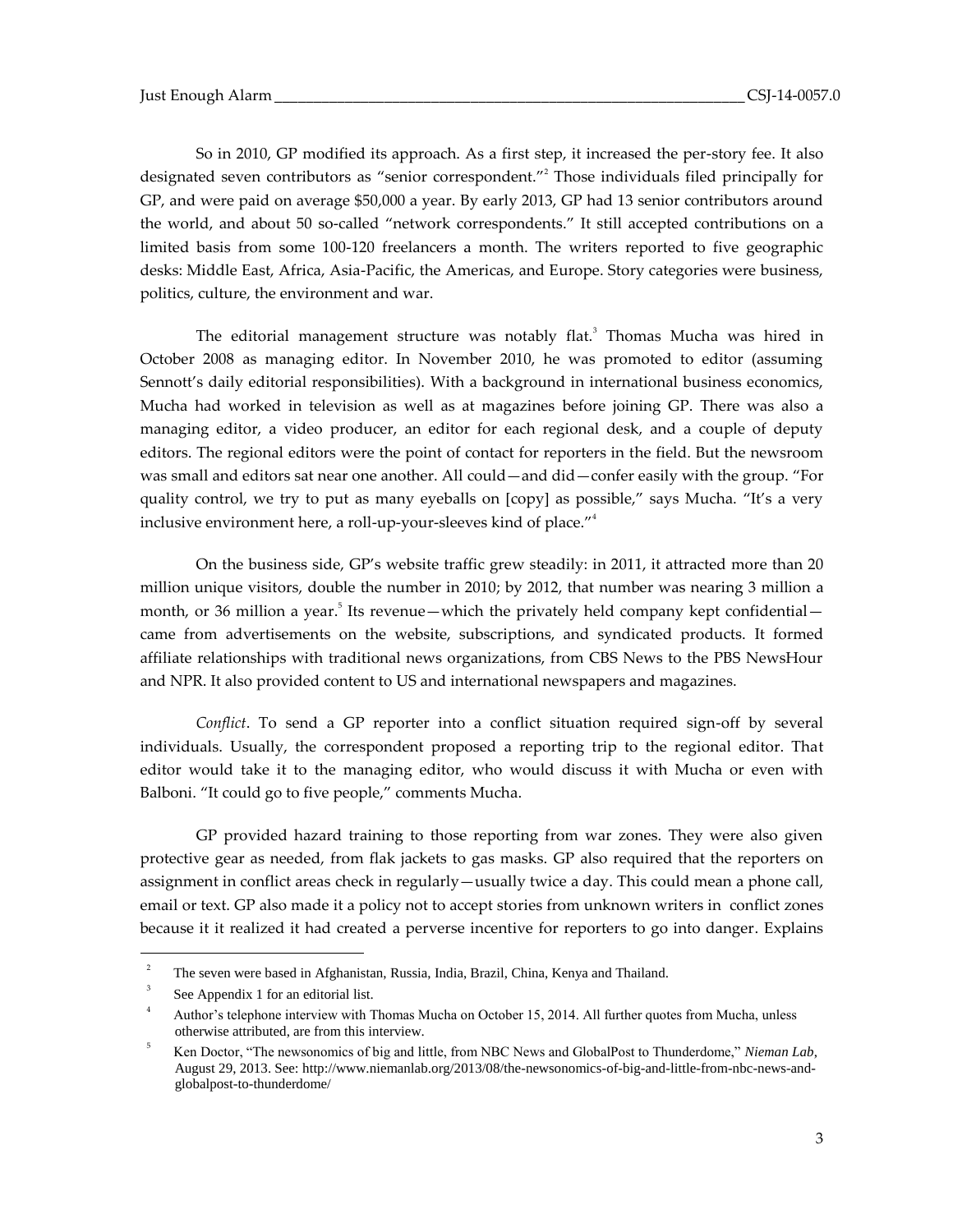Middle East Editor Peter Gelling: "We were signaling to freelancers that if they get into Syria and out alive, they can potentially sell us stories, and we didn't want to encourage that."<sup>6</sup> Adds Mucha:

> We don't take stories from people in conflict zones that we don't know and haven't sent in and aren't working with closely… We take responsibility for our people.

### **An accidental reporter**

 $\overline{a}$ 

One of the reporters on the *GlobalPost* team was Tracey Shelton. Shelton had grown up on a sheep farm in Darraweit Guim in the southeastern Australian state of Victoria. When she graduated from high school, "I wanted to be an aid worker and save the world."<sup>7</sup> So she moved to Cambodia and volunteered at an orphanage. Within a year, however, she was disillusioned. "I realized how arrogant that attitude is, of sitting in Australia going 'I'm white, and I'm educated. I'm going to save the world,'" she says.

She quit and, in 2005, began freelancing as a photographer and journalist. Journalism made sense to her. "I used to travel all the time and be really fascinated by everything, and chat with everybody and ask lots of questions. I eventually realized that yeah, that's kind of like being a journalist," she observes. In 2008, she became the photo editor for Cambodia's Post Media, managing print photography for the *Phnom Penh Post*, *Post Khmer*, *Seven Days* magazine and other properties. Under her, the *Post'*s photo department won several awards.<sup>8</sup> Besides photography, Shelton developed skills in print reporting and video.

By mid-2009, however, she was restless and ready to leave Cambodia. She wanted to go to Africa, but had never been to the Middle East and thought "I might as well go check it out on my way to Africa. I just loved it, and I started traveling around." She tried her hand again at freelancing, and before long settled in Iraq—where she stayed for 18 months. In 2009, US military forces were starting to withdraw from Iraq after six years; the simmering conflict remained a subject of interest worldwide. She filed stories for, among others, the Sydney *Morning Herald*, *The National* (Abu Dhabi) and *Rudaw* (Kurdish media)*.* She also became a contributor to *GlobalPost.*

Shelton was able to deliver material across platforms—as a writer, photographer and multimedia producer. She also started to pick up Arabic (she later developed a Libyan accent, but could understand Syrian and Iraqi Arabic as well). Eventually, she could manage informal conversations and travel on her own, but she always looked for an interpreter for interviews.

<sup>6</sup> Author's interview with Peter Gelling on September 22, 2014, in Boston. All further quotes from Gelling, unless otherwise attributed, are from this interview.

<sup>7</sup> Author's interview with Tracey Shelton via Skype on October 2, 2014. All further quotes from Shelton, unless otherwise attributed, are from this interview.

<sup>8</sup> It won the Society of Publishers in Asia award for excellence in news photography, and the 2009 World Association of Newspapers-IFRA multimedia award. See: www.globalpost.com/bio/tracey-shelton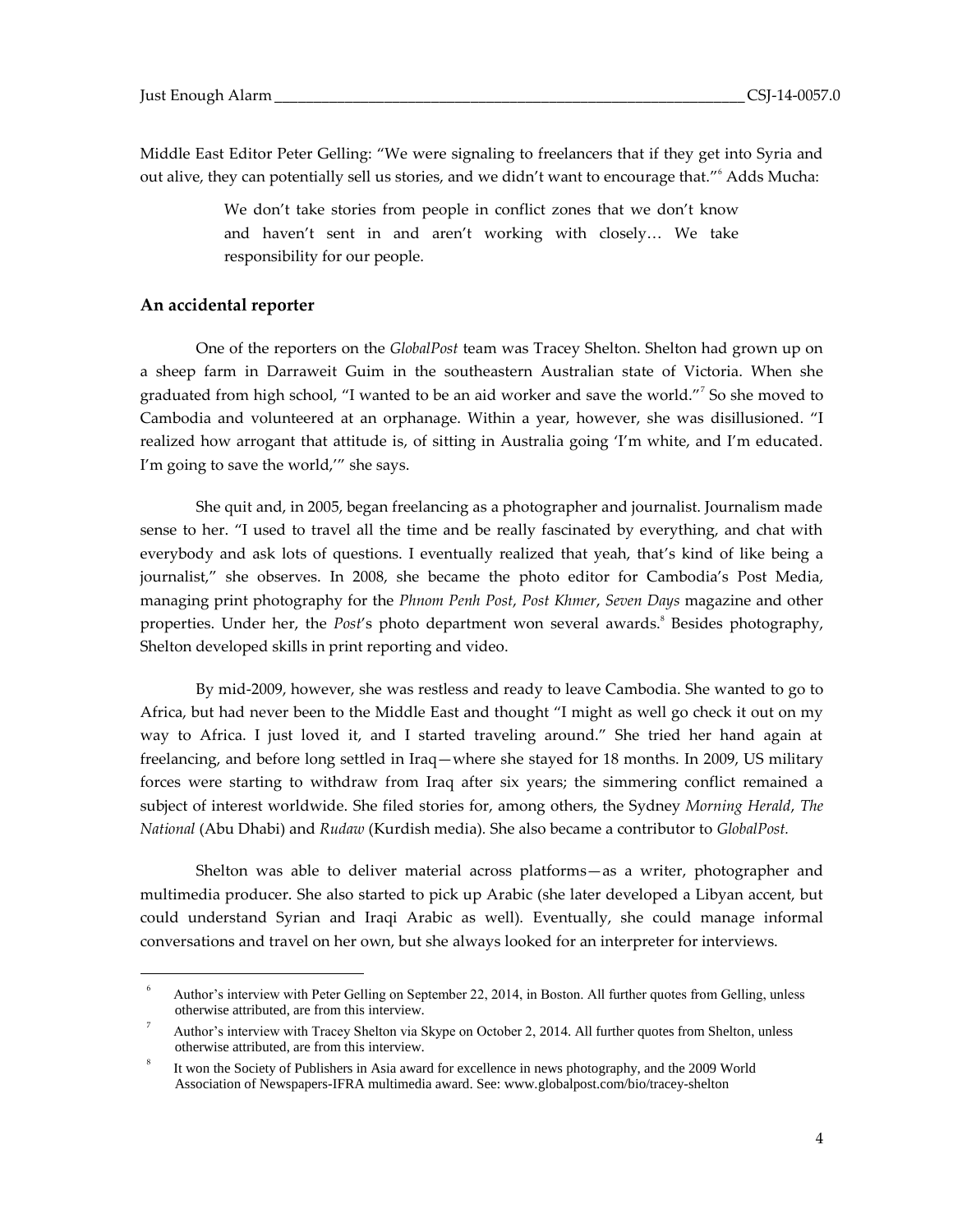*Arab Spring*. By late 2010, Shelton was ready to resume her travel to Africa—but what became known as the Arab Spring started unfolding with the self-immolation of a street vendor in Tunisia on December 17. In February 2011, Egyptian President Hosni Mubarak resigned under the pressure of public protests. In neighboring Libya, demonstrations began against strongman Moammar Gaddafi. Within weeks, the protests had evolved into a civil war.

In May 2011, Shelton decided to go to Libya under a freelance arraignment with *The National*. She fell in love with the country and decided to stay. She set herself up in the rebelcontrolled city of Misrata, and traveled frequently to Benghazi, where the anti-Gaddafi uprising began. On August 11, she was in a Benghazi hotel room when two armed men broke in at 3 a.m., tied her, beat her and said they would kidnap her. $^{\circ}$  Shelton managed to free her hands and feet and escaped by jumping to a neighboring balcony. Rebels told her the assailants were Gaddafi infiltrators, though there was no confirmation. The attack, says Shelton, "made me a lot stronger."

> At that point, I wasn't doing great with the freelancing. I was in a little bit of a funk, because people weren't interested in Libya any more… I was actually considering leaving Libya, doing something else and coming back. But after that happened, I was determined to stay.

The assailants had stolen all her gear; she had no laptop, no camera and no money. Friends told her to go home. "But that didn't make any sense to me, because I hadn't lived in Australia for years. There was nothing there for me. What was I going to do? Stop work, go back and feel sorry for myself?," she says.

After her beating, the rebels' National Transitional Council gave her a free room in another Benghazi hotel. The receptionist let her eat for free at the evening buffet (it was the holy month of Ramadan), and allowed her to type stories on the hotel reception computer late at night. "I started getting work immediately after [the attack)," recalls Shelton. "I started going to the front lines." When she returned to Misrata, still with black eyes from her beating, "everybody looked after me." One acquaintance loaned her a camera, another a laptop.

In late August 2011, rebel forces captured Tripoli and Gaddafi fled. He was on the run until October 20, when rebels captured and killed him in his hometown of Sirte. That event thrust Shelton into the journalism limelight. On October 20, she got into a car headed for Sirte. But her rebel companions told her it was too dangerous and made her stay with the so-called "backline" fighters holding the rear. "That is the first time they had ever said 'no' to me," she later recalled. "But no one expected Gaddafi to be there." $10$ 

<sup>9</sup> "Australian journalist attacked by assailants in Benghazi," Committee to Protect Journalists, August 22, 2011. See: https://cpj.org/2011/08/australian-journalist-attacked-by-assailants-in-be.php

<sup>&</sup>lt;sup>10</sup> "Libya frontline exclusive for Tracey," *The Bolt*, Summer 2012, p.11. See: http://www.bolton.ac.uk/MediaCentre/TheBolt/The-Bolt-Summer-2012.pdf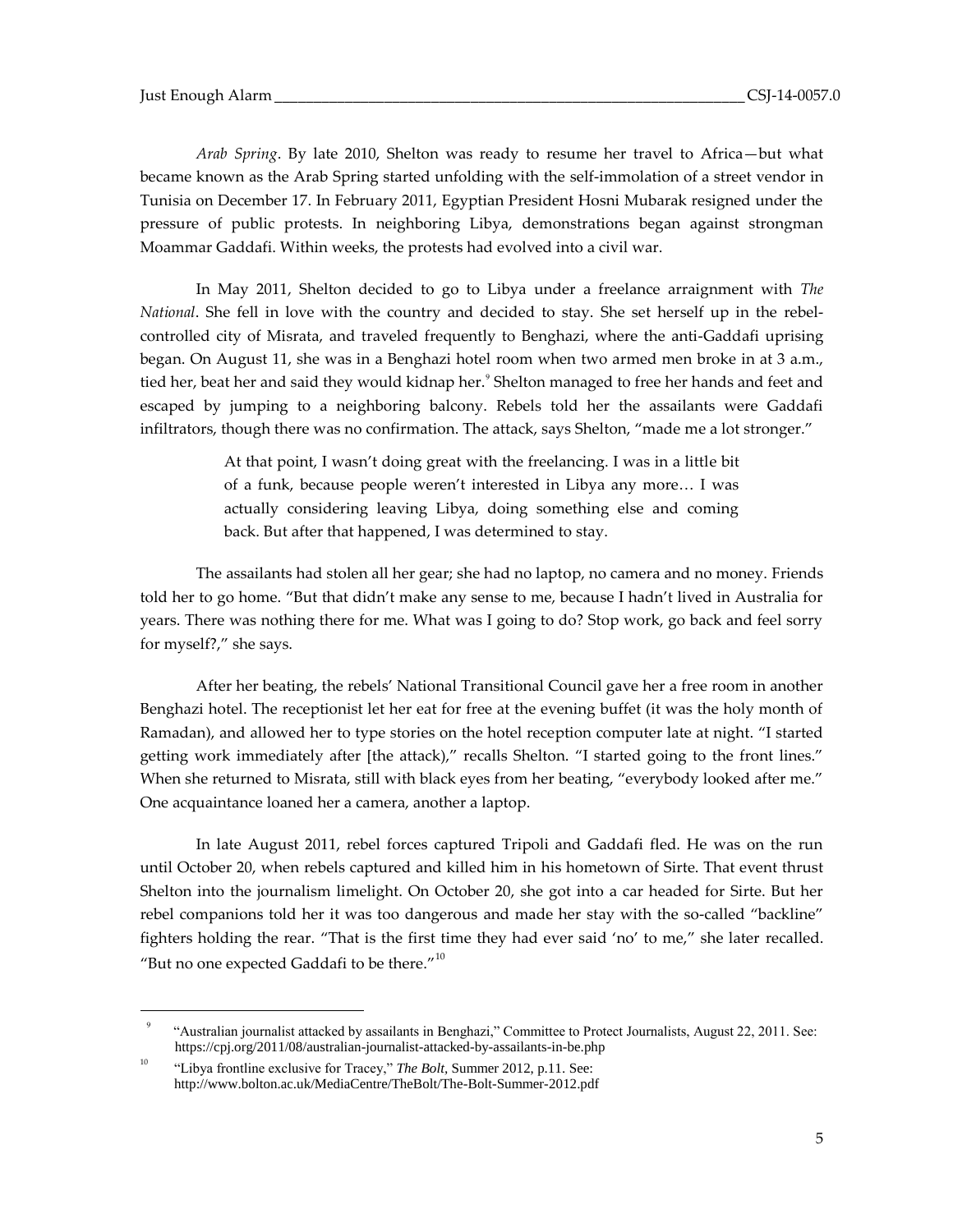Later that day, the rebel commander radioed his backline fighters and told them to bring Shelton up: the rebels had captured and killed Gaddafi. Shelton was on the scene within minutes; she started asking if anyone had shot video of the events. One rebel she knew well said he had footage, and offered it to her exclusively. It showed Gaddafi being dragged out of a tunnel, thrown into the back of a truck and killed.

Shelton was certain the video was authentic, and *GlobalPost* published it.<sup>11</sup> "There were multiple videos going around. This one was the clearest. We were the first to get it and that whole experience spoke to Tracey's value and her skill in cultivating sources… He could have sold that for God knows how much money," recalls *GlobalPost* Editor Gelling. For her reports on the fall of Gadaffi's hometown and his capture, Shelton won the 2012 Overseas Press Club award for best coverage of a breaking news event.

# **Onward to Syria**

By February 2012, however, the Libya story held less interest for the rest of the world, and Shelton took her first trip to Syria. Among other stories, she reported on the treatment of prisoners by rebel groups, and dispatched several video reports on government airstrikes against civilians, frontline tactics and rebel sniper missions. By May, she had made Syria her principal focus.

*GlobalPost* put her on staff in its category of "senior correspondent." This meant she filed principally for GP, and received a regular salary. It also meant she was subject to their rules: take hostile environment training; consult before traveling to a conflict zone and secure agreement to pursue a story; and contact GP editors at least twice a day to confirm safety. Shelton found an apartment in southern Turkey, just over the border from Syria. But she was rarely there. Most of her time was spent on the road.

Syria had imploded during the 2011 Arab Spring, and settled into a civil war between President al-Assad, whose government cracked down with ever-escalating violence, and rebels led initially by the so-called Free Syrian Army (FSA). In February 2012, international attention was focused on regular Syrian army attacks on the city of Homs which killed hundreds of civilians. Over the next several months, an Arab League monitoring mission failed, and a United Nations ceasefire, brokered by envoy Kofi Annan, came to naught as the Syria government prevented access to battlefields or opposition forces.

Shelton, like other Western journalists, tried repeatedly to obtain a visa from the Syrian government but, denied, resorted instead to crossing the border into Syria from Turkey in order to report on rebel activities. A *GlobalPost* colleague, James Foley, was also covering Syria, though the two never covered a story together. The FSA welcomed Western media and was able to provide

 $11$  To see the video, clic[k here.](http://www.globalpost.com/dispatches/globalpost-blogs/the-casbah/gaddafi-dead-video-initial-capture-exclusive)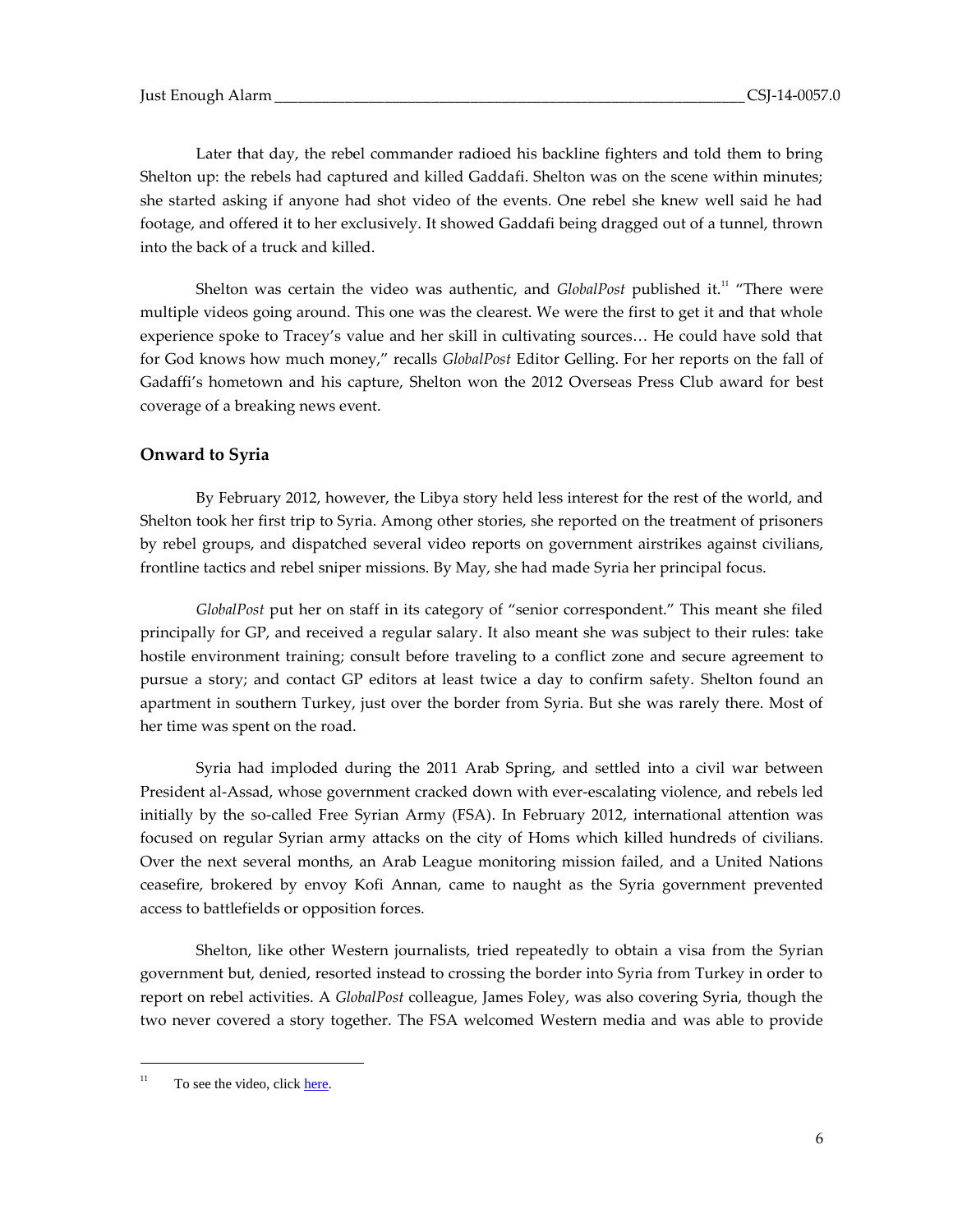relatively safe passage to areas of interest. Shelton established a base of sorts in Aleppo, where she stayed with a couple. She had met the husband in early 2012 in Idlib, become friendly with his family, and attended his wedding.

Shelton produced a wide variety of video and print stories, and took photographs. $^{\scriptscriptstyle{12}}$  For example, she filed a story in June 2012 from Jabal al-Zawiya on how rebels obtained funds to buy arms. She followed the breakdown of the UN-brokered ceasefire. She wrote about measures the government took against medical workers who treated rebel wounded. "It was rare that she would spend more than two, three weeks at a time in Syria," recalls Gelling. "But there were a few times when she was there for a month maybe."

One of the global community's growing concerns was that President al-Bashar might resort to using chemical weapons that Syria was widely suspected of having. Syria was not a signatory of the 1993 Chemical Weapons Convention, which outlawed the production, stockpiling or use of chemical weapons. In late July 2012, the Syrian Foreign Ministry for the first time admitted that the country did have chemical weapons. The ministry did not elaborate, but US intelligence reported that Syria had supplies of mustard gas, blister agents, sarin, and VX nerve gas. All could be delivered variously by aerial bombs, ballistic missiles or artillery rockets. On August 20, the London-based International Institute of Strategic Studies confirmed that Syria was stockpiling ballistic missiles, including long-range Scuds.

*Red line.* That same day, US President Obama warned Syrian President al-Assad not to cross a "red line." Without stipulating what exactly the consequences would be, Obama said:

> We have been very clear to the Assad regime, but also to other players on the ground, that a red line for us is we start seeing a whole bunch of chemical weapons moving around or being utilized. That would change my calculus. That would change my equation.<sup>13</sup>

From that day, observers inside and outside Syria were on the lookout for Syrian government use of chemical weapons, especially against civilians. While the Syrian government had no interest in involving the US, the rebels perversely began to hope for such use because it would draw the US into direct participation in the conflict on the rebel side.

Meanwhile, on September 7 Shelton found herself in the crossfire when a shell exploded close to her on the frontline in Aleppo, killing three rebels. Shelton could easily have been among those hit. Her report on the attack, which included her video of the entire incident, attracted global

<sup>&</sup>lt;sup>12</sup> For a sampling of Shelton's articles February-early July 2012, see: http://www.globalpost.com/bio/Tracey%20Shelton/articles?page=5

<sup>&</sup>lt;sup>13</sup> Press release, "Remarks by the President to the White House Press Corps," August 20, 2012. See: http://www.whitehouse.gov/the-press-office/2012/08/20/remarks-president-white-house-press-corps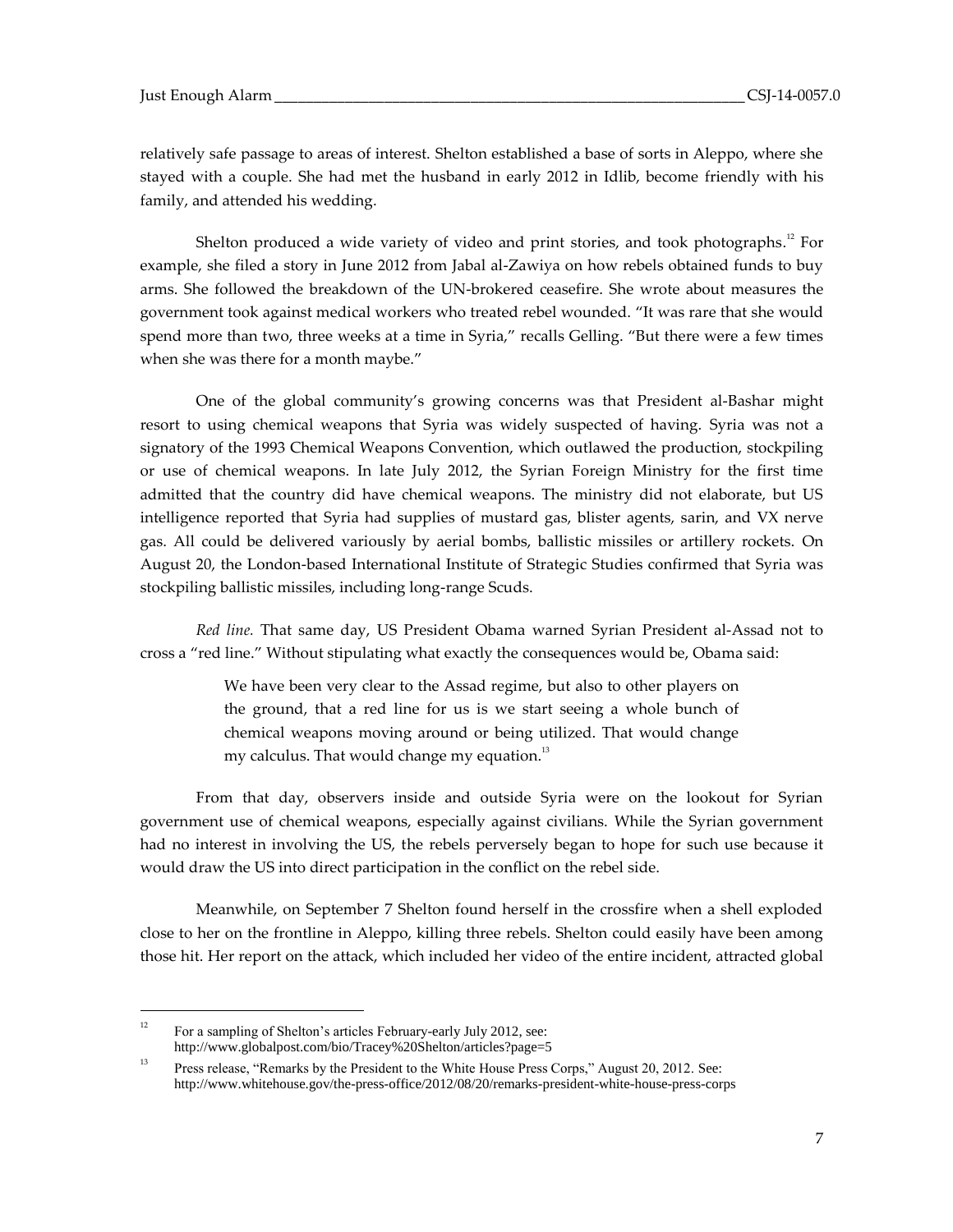attention.<sup>14</sup> She had spent several days before the attack interviewing the three victims and their associates.<sup>15</sup> On September 24, she produced another powerful piece about one hospital's experience of the war.<sup>16</sup>

Indisputably, the war was getting worse. Tens of thousands had already died—civilians, rebels and Syrian military. Millions more were displaced to refugee camps both domestic and across the borders in Turkey, Iraq and Lebanon. It grew harder for reporters to travel even in rebelheld zones and the dangers were mounting: 33 journalists died in Syria in 2012 alone. The rebels themselves were splintering into smaller, often more militant, groups.

*Kidnapping*. The peril to journalists hit Shelton with unexpected force when, on November 22, 2012, her colleague James Foley was kidnapped in Syria. For the next three months, she made it her primary business to find him. Occasionally, she thought she had succeeded. "There were times when we were preparing—oh yeah, Jim's going to come and stay at my place tonight when we pick him up from the exchange, all that kind of stuff," she recalls. But the promising leads petered out and then stopped. Meanwhile, the war ground on—and the fear grew that either side would soon use chemical weapons.

#### **On watch for chemical weapons attacks**

 $\overline{a}$ 

In December 2012, there were fragmentary reports from Syrian activists and citizens of small and medium-sized gas attacks. On December 23, government forces again attacked the rebel stronghold of Homs. Over several weeks, reports seeped out about the possible use of chemical weapons. Some seven were said to have died from "poisonous gas"; others suffered nausea, limp muscles, blurred vision or difficulty breathing. The attack highlighted a growing dilemma: without reporters on the ground, the Western media often had to rely either on video and testimony from Syrian sources, or report nothing at all.

*Citizen reports*. Many Western news organizations, even those with reporters on the scene, found themselves debating whether to use material provided from inside Syria by local journalists, citizens, rebels and the government. Such material posed obvious difficulties. Often it was hard to understand just what the video depicted. The dating was uncertain. Sometimes it was fake. Absurdly, sometimes both sides used the same footage to prove the atrocities of the other.

<sup>14</sup> Tracey Shelton, "Life and Death in Aleppo," *GlobalPost,* September 7, 2012. See: <http://www.globalpost.com/photo-galleries/planet-pic/5718451/life-and-death-aleppo-photos>

<sup>&</sup>lt;sup>15</sup> Four days later, in an unrelated development that nonetheless reverberated with Shelton, an attack on the US consulate in Benghazi, Libya, killed the US ambassador and others.

<sup>16</sup> Tracey Shelton, "Inside Syria: One hospital's story," *GlobalPost*, September 24, 2012. See: http://www.globalpost.com/dispatch/news/regions/middle-east/syria/120921/aleppo-syria-hospital-doctorsmedical-supplies-assad-air-strikes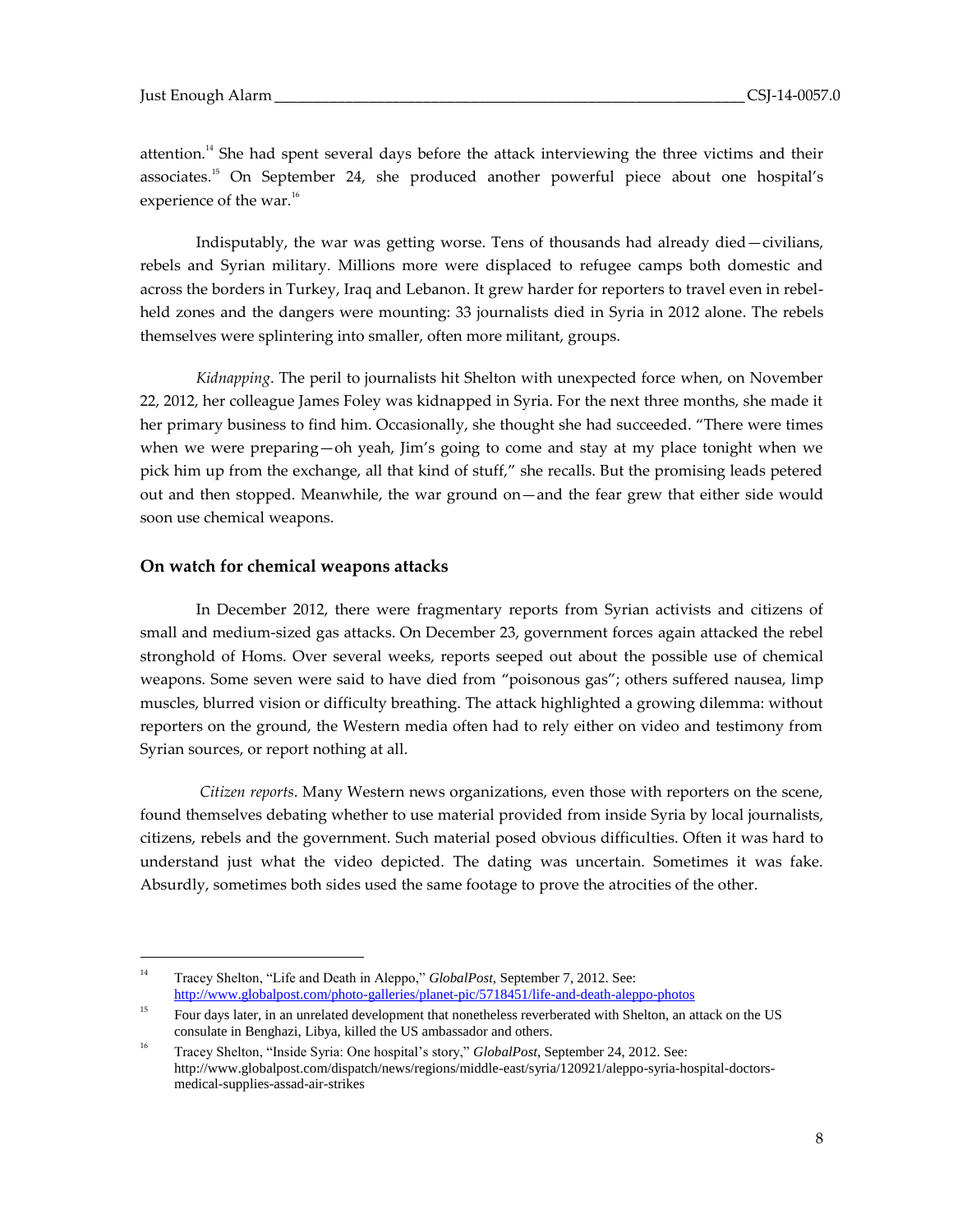But citizen video could provide an invaluable inside picture of events that Western reporters could not cover. The *New York Times*, for example, in July 2012 launched "Watching Syria's War," a curated blog dedicated to publishing citizen video. Text explained to readers what the paper was able to verify about the video and what was unknown. $17$ 

By November 2012, the phenomenon of unreliable material had become so prevalent that Shelton wrote a piece about fake videos circulating in Syria.<sup>18</sup> For example, one video that purported to be a beheading by chainsaw in Syria actually came from Mexico and was shot five years earlier. Another showing a fearsome new rebel unit had been staged: the weapons they held were Chinese-made toy guns. News outlets, especially television networks desperate for images, were too often taken in. In May 2012, US networks had run video of "Syrian" soldiers beating protesters that proved to be four-year-old footage from Lebanon. After a May massacre, the BBC ran a photo provided by a Syrian activist that turned out to be a 2003 image from Iraq.

The rising tide of chemical attack reports only made it harder to decide how to treat material from inside Syria that did not come from a known individual. *GlobalPost* editors were grateful that Shelton was able to help determine what was credible. In general, says Middle East Editor Gelling, "we haven't gotten into the business of publishing all these videos coming out of Syria, partly because we know so many of them are fake."

> Citizens do not submit videos to us. If there's citizen video that we are considering using, it's something we've found on social media. [But] we use them rarely, unless we can confirm it either through Tracey's [Shelton] own knowledge or from some other source.

Meanwhile, the war intensified. On February 25, 2013 the government launched a major assault on Aleppo, the city where Shelton usually stayed. Over 140 people died. March 16 marked the second anniversary of the Syrian uprising. On March 19, there was an alleged chemical weapons attack at Khan al-Assal, west of Aleppo. President al-Assad and the rebels each blamed the other for the attack. But details were murky. As the *New York Times* blog put it: "We do not know for sure that either side used the weapons, and if they did, we do not know what they were."<sup>19</sup> Another alleged chemical weapons attack took place the same day in al-Atebeh, a suburb of the capital, Damascus, killing 25 and injuring dozens. In addition, non-governmental organizations such as Human Rights Watch and the Syrian Observatory for Human Right reported liberal use of ballistic missiles and cluster bombs.

<sup>&</sup>lt;sup>17</sup> To see the NYT blog, go to  $\frac{http://projects.nytimes.com/watching-syrias-war.}$ 

<sup>18</sup> Tracey Shelton, "The most disturbing fake videos making the rounds in Syria," *GlobalPost*, November 12, 2012. See: http://www.globalpost.com/dispatch/news/regions/middle-east/syria/121109/fake-syria-videos-images

<sup>19</sup> See: http://projects.nytimes.com/watching-syrias-war. Scroll down to 3/19/13. The full text: "What We Don't Know. There is little clear information about the possible use of chemical weapons on Tuesday. Both the government and the rebels accused each other of using them, but neither side produced proof. We do not know for sure that either side used the weapons, and if they did, we do not know what they were."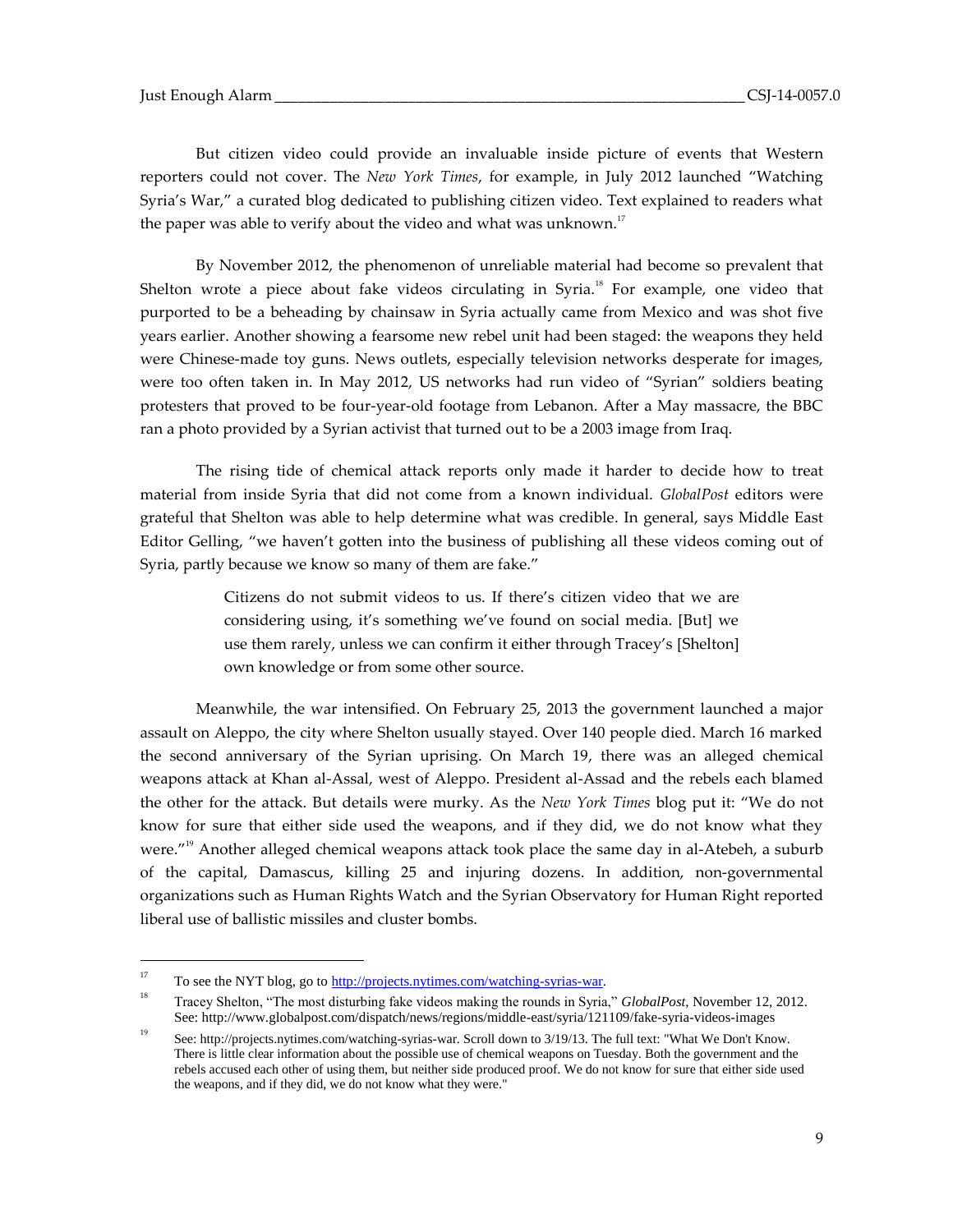President al-Assad himself requested that the United Nations investigate the charges of a chemical weapons attack and, on March 21, 2013, UN Secretary General Ban Ki-Moon announced that the UN, together with the World Health Organization and the Organization for the Prohibition of Chemical Weapons, would look into it. President Obama, echoing his words of the previous August, told a press conference that "the use of chemical weapons is a game changer." By mid-April, media reported that the governments of Israel, the US, France and Britain all claimed to have evidence of chemical weapons use in Syria. But they offered little hard evidence. As an April 24 *New York Times* editorial on the various reports observed, "[W]hile [al-Assad] may be capable of using weapons of mass destruction, there is no proof that he has done so." $^{20}$ 

Shelton wanted to get back into Syria to see what she could verify for herself. But in April, she flew to New York City to attend the April 11 award ceremony for the 2012 George Polk awards. She had won for video reporting. The citation mentioned her "compelling journalism that put a human face on the conflict in Syria." <sup>21</sup> Under the rubric "Inside Syria," *GlobalPost* had submitted a package of five 2012 videos Shelton shot in Aleppo, including her pieces on the hospital and the shell attack she narrowly survived. Middle East Editor Gelling attended the awards with her. The next day, she boarded a flight back to Turkey, enroute to Syria.

#### **Sheikh Maqsoud research**

 $\overline{a}$ 

On Monday, April 15, Shelton arrived at her friends' house in the Ashrafieh section of Aleppo. At the time, Ashrafieh was under the control of a Kurdish militia known as the Popular Protection Unit, or YPG, run by the Kurdistan Workers' Party (PKK), a militant Kurdish organization founded in 1984. Her friends had news: just the day before, a chemical weapons attack had killed people in the neighboring suburb of Sheikh Maqsoud. "I used to always hear what's going on," comments Shelton. "Everybody talks about everything that's happened lately. It's quite easy when you're living there or spending a lot of time there to just come across these things."

The news was startling. "In Syria at that time, because chemical attacks were this red line, anything that remotely looked as if it could involve any kind of chemical would be labeled instantly as a chemical attack," recalls Shelton. Still, if she could determine that this was the kind of chemical attack President Obama meant when he drew his red line, that would be a worldchanging story. "This wasn't the first one I'd checked out," she says. But "this was the biggest [rumor] I'd come across to date."

<sup>&</sup>lt;sup>20</sup> Editorial, "Were chemical weapons used in Syria?," *New York Times*, April 24, 2013. See: http://www.nytimes.com/2013/04/25/opinion/were-chemical-weapons-used-in-syria.html

<sup>&</sup>lt;sup>21</sup> For a full list of the 2012 Polk award winners, see http://www.liu.edu/About/News/Univ-Ctr-PR/2013/February/UC\_PR-Feb18-2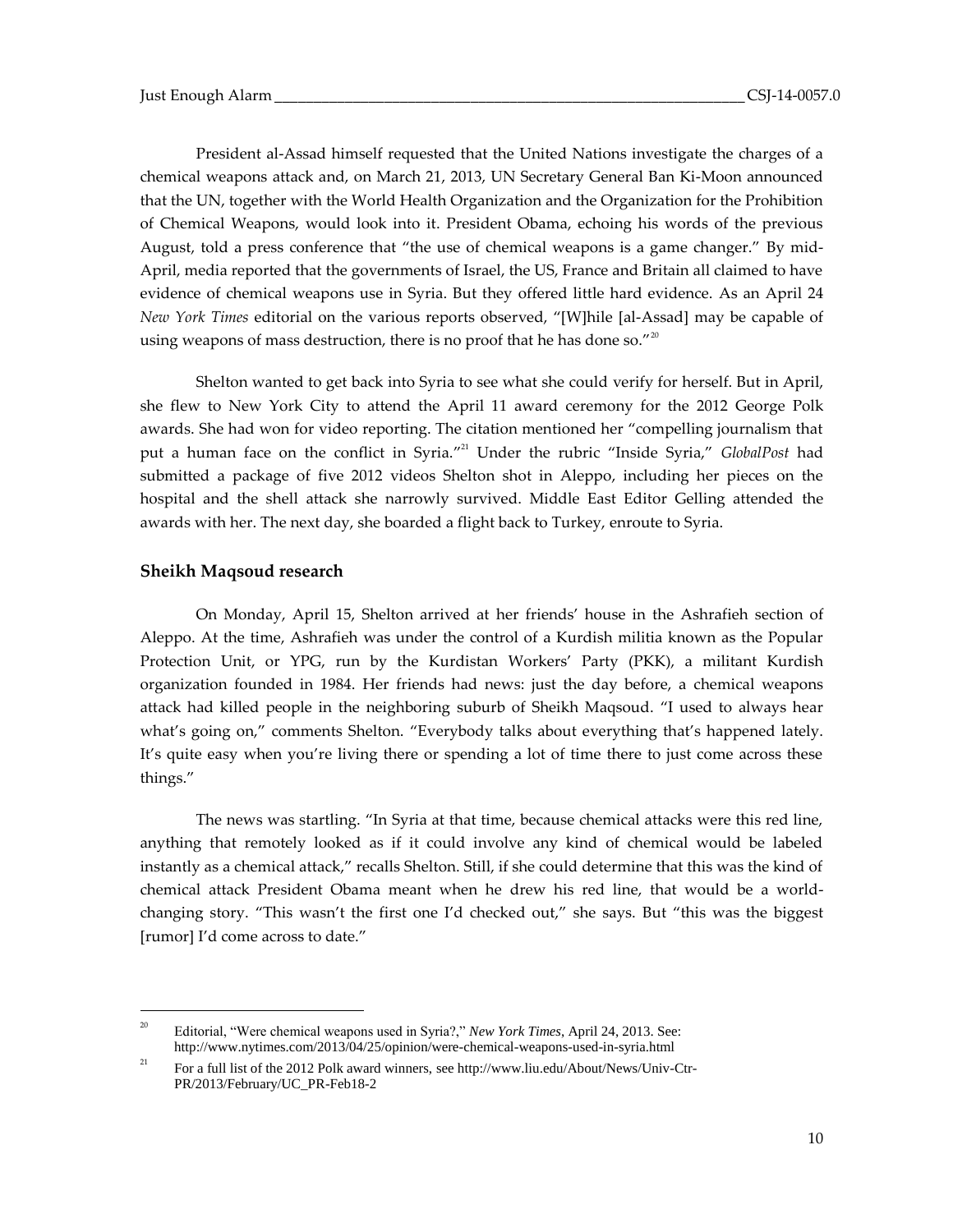So on Tuesday, April 16, she walked to Sheikh Maqsoud; it took about 20 minutes. "I went in there thinking this is huge," she remembers. "I definitely thought" it was a chemical weapons attack. She went to the Kurdish-controlled police station, where officials confirmed that there had been an attack early Sunday morning and that at least three people had died. She asked whether anyone had taken pictures and they named local journalist Rojhit Azad, who agreed to meet Shelton at the station.

Azad brought Shelton both videos and still photos. The graphic video showed the corpses of two dead children and a woman, and other victims lying on metal tables and foaming at the mouth. The photos showed the courtyard staircase of a private family home, and included shots of an explosive device witnesses said was dropped from a helicopter. As usual, Shelton was cautious about accepting the visual material. "You always have to be really careful, especially if you're not on the ground," she says.

> You can't verify these sorts of things. Because people, all the time, they will show you footage on their phone and go, this is what I took. I saw this. And then you see if on YouTube, posted by 20 other people.

"Journalist" was also a relative term in Syria. Once the conflict started, many individuals had started to call themselves journalists; rebel groups frequently created their own loosely edited "news" websites. In this case, however, the police confirmed that the photographer was one of the first on the scene. Once she got there, Shelton also was able to see that the photos matched the site. Finally, she noted that the journalist had been working for a couple of years already, and was in his 30s, unlike some of the younger and less reliable activists she had encountered. Too often, she says, "they just repeat stories, especially when you're a journalist."

> Especially with chemical weapons. Because that was a red line, everybody wanted to prove that this is chemical weapons, because then maybe the US would come in and help them. Especially rebel forces.

At first, the police would not allow Shelton to visit the site, but they relented the next day after obtaining permission from YPG. There was not much to see. The victims, she learned, had been transferred to Avreen hospital in Afrin, a Kurdish-controlled town some 40 miles distant. The afflicted included members of the first response team, many of whom had to go to the hospital after developing symptoms of dizziness, headache, blurred vision or stomach pain. "There was a white powder covering the stairs, but there was no smell or smoke," Shelton heard from Toul Haldun Zagroz, a Kurdish police officer with the second team on the scene who had also developed symptoms. He added:

> When we went inside, we saw the children dead, and the Kurdish police who had arrived before us were on the ground foaming something white from their mouth. Their eyes were so red.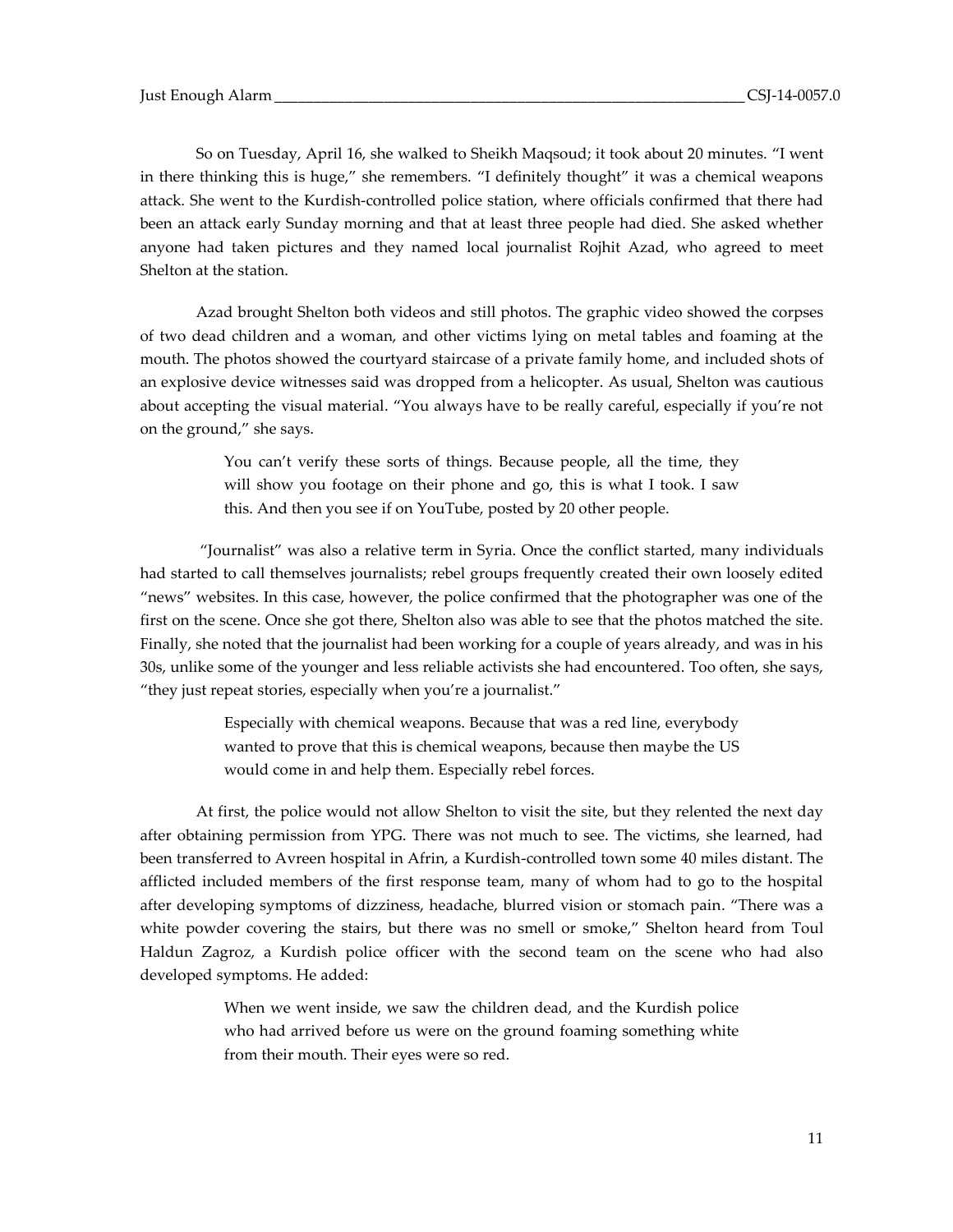Later that day, Shelton went to an Internet café to call her editor, Gelling. "I pitched it as, this is a chemical attack. This is the big one. Let's follow this," says Shelton. "It was like, Pete, this is huge. I'm going to go check this out… The question was: was it one of those banned chemical weapons?" All the victims had suffered symptoms consistent with a chemical attack; few had visible physical injuries. Gelling instantly understood the importance, and agreed Shelton should pursue it. "The value from our perspective was very, very high, because if we can confirm or deny the existence of chemical weapons, that has major implications for the world," says Gelling.

> The truth is, whether we sent her there or not, she was probably going to go, because that's who Tracey is… [Certainly] there was no means for us to get that story outside of Tracey. We weren't going to work with freelancers we didn't know. We were already tentative about things because of the Jim Foley situation. The only viable person to do that [story] would be Tracey, because we knew and trusted her.

On Thursday, April 18, Shelton set out for Afrin, a two-hour bus ride. Her friends went along because the wife was from Afrin. Shelton ended up spending five days in the city. First, she located Avreen Hospital Director Dr. Kawa Hassan. The hospital, he told her, had accepted 22 patients injured in Sheikh Maqsoud. They were unconscious or semi-conscious, foaming at the mouth and nose. He had equipped hospital staff with masks and protective clothing in case the chemical could be transmitted. The patients' clothing and blankets were burned preventively. One—beyond those killed at the scene—died, but the others recovered within five days.

The most notable survivor was Yasser Younes, who remembered nothing but an explosion at 3 a.m. It was his wife and two children who had died. But Shelton could not interview him; Younes had returned to his home village. "He'd left to another village… and I was trying to get there, but I couldn't get anyone to take me out there. I didn't know the exact location" she recalls. Shelton had learned to be careful about accepting rides. In general, she felt safer with groups than individuals. "You had to be a little more selective about which groups you could trust to take you difference places, for transport through dangerous areas," she says.

> They've been known to capture Westerners… You had to be really careful that you had a secure ride, and you really trusted the people that you were with, and that they'd defend you… You just kind of collect people as you go along that you know you can trust with certain things.

Instead, she talked to people in Afrin who had talked to Younes, mostly hospital staff. Hospital Director Dr. Hassan was especially helpful "because he had some knowledge of the effects of these gases. He was very well prepared for it as well," Shelton recalls. Dr. Hassan was persuaded that his patients' symptoms were consistent with a sarin gas attack, a category of chemical weapon that would definitely trigger a US response. But he acknowledged that the attack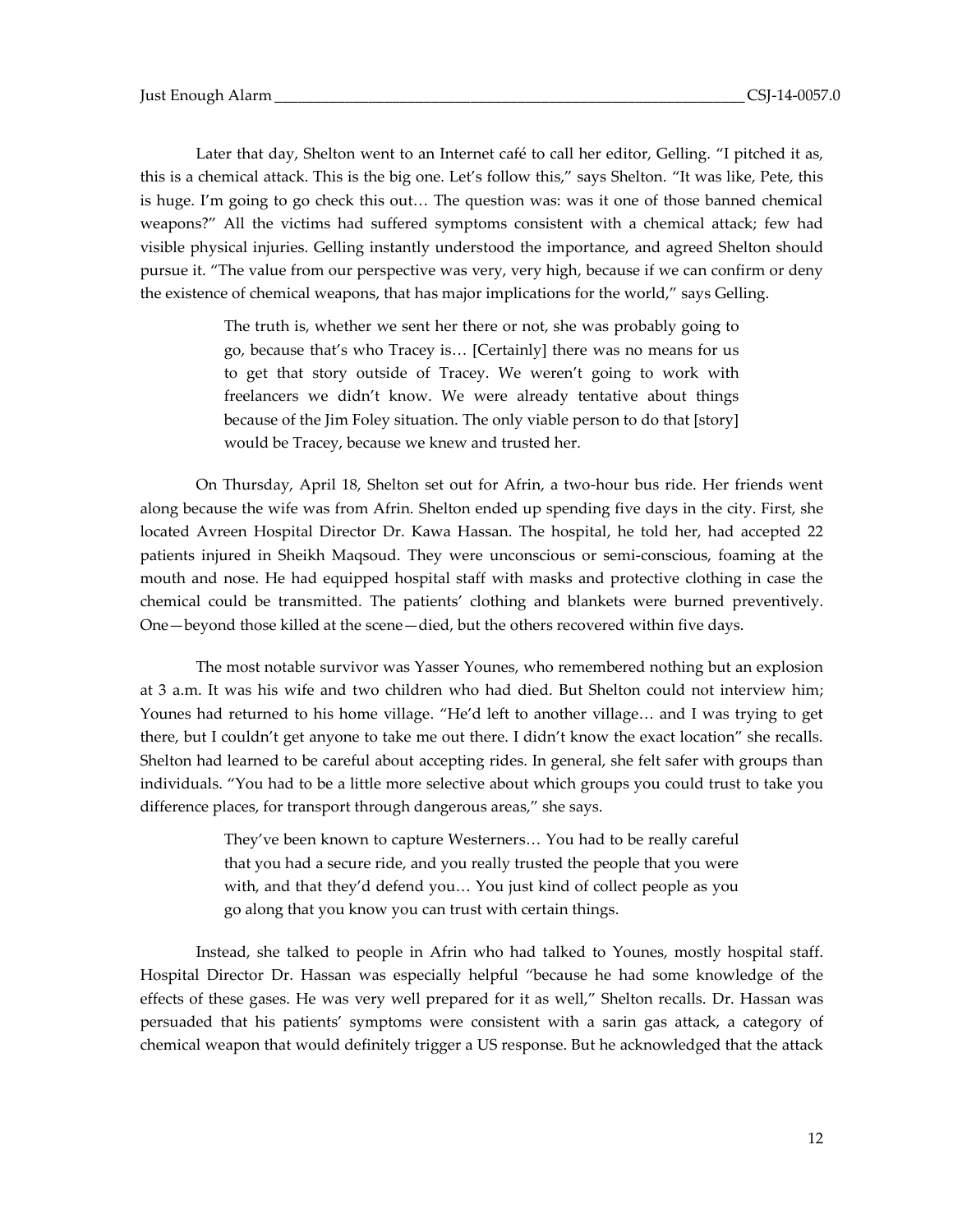had not had the devastating effects that full-on sarin would have had. He speculated that it was a weaker strain, had been watered down, or came from old stockpiles.

As for motive, Dr. Hassan theorized that the government wanted to scare the Kurds in Sheikh Maqsoud to prevent them working with the Free Syria Army, which the PKK had recently allowed into its area. Others thought perhaps the FSA had staged the attack to bring in foreign powers. Dr. Hassan had sent the canister recovered from Sheikh Maqsoud for testing to a laboratory in a Kurdish region, and was waiting for the results. Shelton waited as well, but the test results never came through. So on Wednesday, April 24, she returned to Aleppo to write her story.

## **Story in inbox**

On Sunday, April 28, GP Middle East Editor Gelling saw he had an email from Shelton. When she was on assignment in Syria, Gelling "used to sleep with my phone under my pillow," he remembers, so as not to miss any message from her. The email contained her story about Sheikh Maqsoud.

He read it through. Shelton had written what she knew. The facts of the attack. The deaths. The witness accounts. She included her doubts about whether this was a sarin attack. Despite Dr. Hassan's confidence, she had concluded that "the more I looked into it, the more is seemed to be something less. It was something serious, but not like sudden death."

From Gelling's standpoint, the first question was whether to publish on Sunday. He decided it should wait. On Monday at the office, he wrote up an account based on the information from Shelton. By noon, he had a serviceable story, and took it to GP Editor Tom Mucha and Senior Editor David Case. "I had it pretty much ready to go, based on her framework," recalls Gelling.

> We definitely felt an urgency to publish it, more than we normally do. A) for competitive reasons, and b) it was a big story and there was a lot of momentum at that moment, with Obama and everything. We felt it was important to get on it as soon as possible, this very unique reporting.

"Peter [Gelling] brought it to me and said, hey, we've got this, this is a hot story," remembers Mucha. All three were aware of its potential. As Mucha puts it: "Do we have evidence that is going to catapult the United States into military action?" But the editors had questions: who had perpetrated the attack? What kind of gas was it? Did this cross Obama's red line? "Everyone was talking about the red line at that time," remembers Mucha. It was possible that Shelton had uncovered an incontrovertible violation. "It was a classic case of having information that nobody else had," says Mucha. "We had eyewitness accounts of some sort of chemical weapons attack on civilians in Sheikh Maqsoud."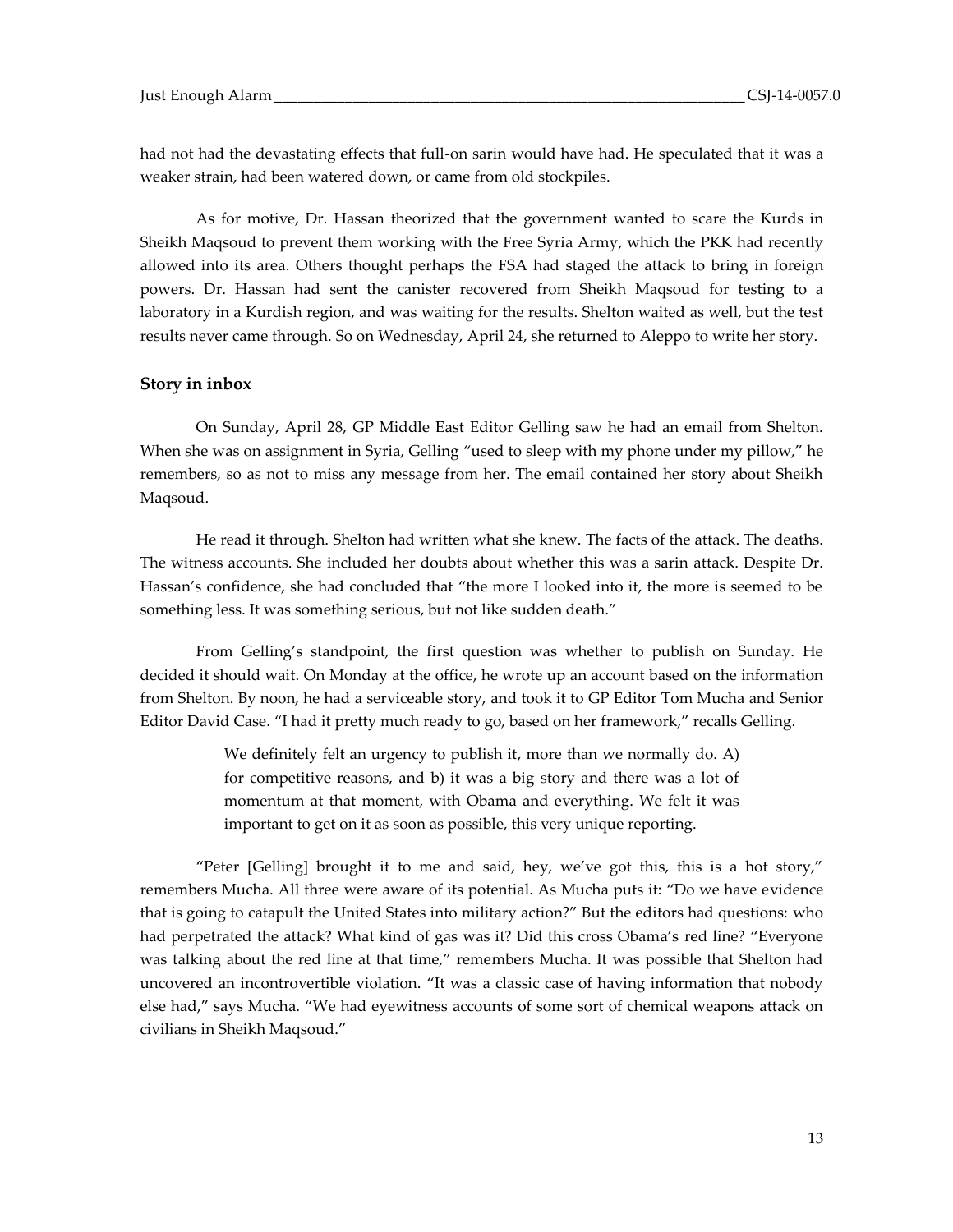At the same time, *GlobalPost* couldn't afford to make a mistake. It was a young news organization building its reputation. Moreover, the public and other news outlets remembered all too vividly how the media had failed in 2003 to investigate US government allegations subsequently disproven—that Saddam Hussein had and was prepared to use weapons of mass destruction. That failure, many later concluded, contributed to the government's ability to lead the country into an unjustified war. So Mucha called a time out. "The first decision we made was, let's slow down the process," he notes.

> Let's ensure we have the proper amount of time to vet the information and make sure we learn everything we can… It's doubly important for a new news organization that has based itself on editorial excellence to make sure that we've got things right.

Mucha and Case decided the next step was to contact chemical weapons experts. On Monday afternoon and Tuesday morning, Gelling and Case called their contacts and researched widely. For example, they consulted the Centers for Disease Control (CDC) website, with its detailed information on the symptoms of exposure to chemical weapons. "We were trying to match or refute the typical symptoms of a sarin gas attack," says Mucha.

They also called Physicians for Human Rights, a respected authority which had helped determine in 1988 that Saddam Hussein used chemical weapons against Iraqi Kurds. Physicians for Human Rights confirmed that even small amounts of sarin caused constricted pupils, tremors and often death. None of those in Sheikh Maqsoud had constricted pupils. All the sources, recalls Mucha, "were very interested in making sure that what was reported was accurate, because everybody understood the stakes were high." Tellingly, none of those GP contacted was prepared to say, on or off the record, that the attack had involved sarin gas. Moreover, the editors learned that sarin usually arrived in artillery shells or from spray tanks, not in a grenade-like device such as that found in Sheikh Maqsoud.

*Telling the story.* But if it wasn't sarin, what was it? Why had the woman and her children died? Why had Younes passed out? It was one thing to realize that the chemical used was not among the worst in Syria's arsenal. But it was a chemical of some kind, so it had been a chemical attack. The *GlobalPost* editors were resolved not to repeat the media's failure in 2003 to investigate thoroughly. Should they run the story at all?

At the same time, Shelton had a vivid and well-sourced account of what it was like to live in constant fear of a chemical attack and then to experience one. She had powerful video, interviews and photographs. Shelton was insistent that the local voices she had uncovered be heard. Assuming they ran the story, which elements should GP emphasize, and which play down? Just for starters, what should the headline be?